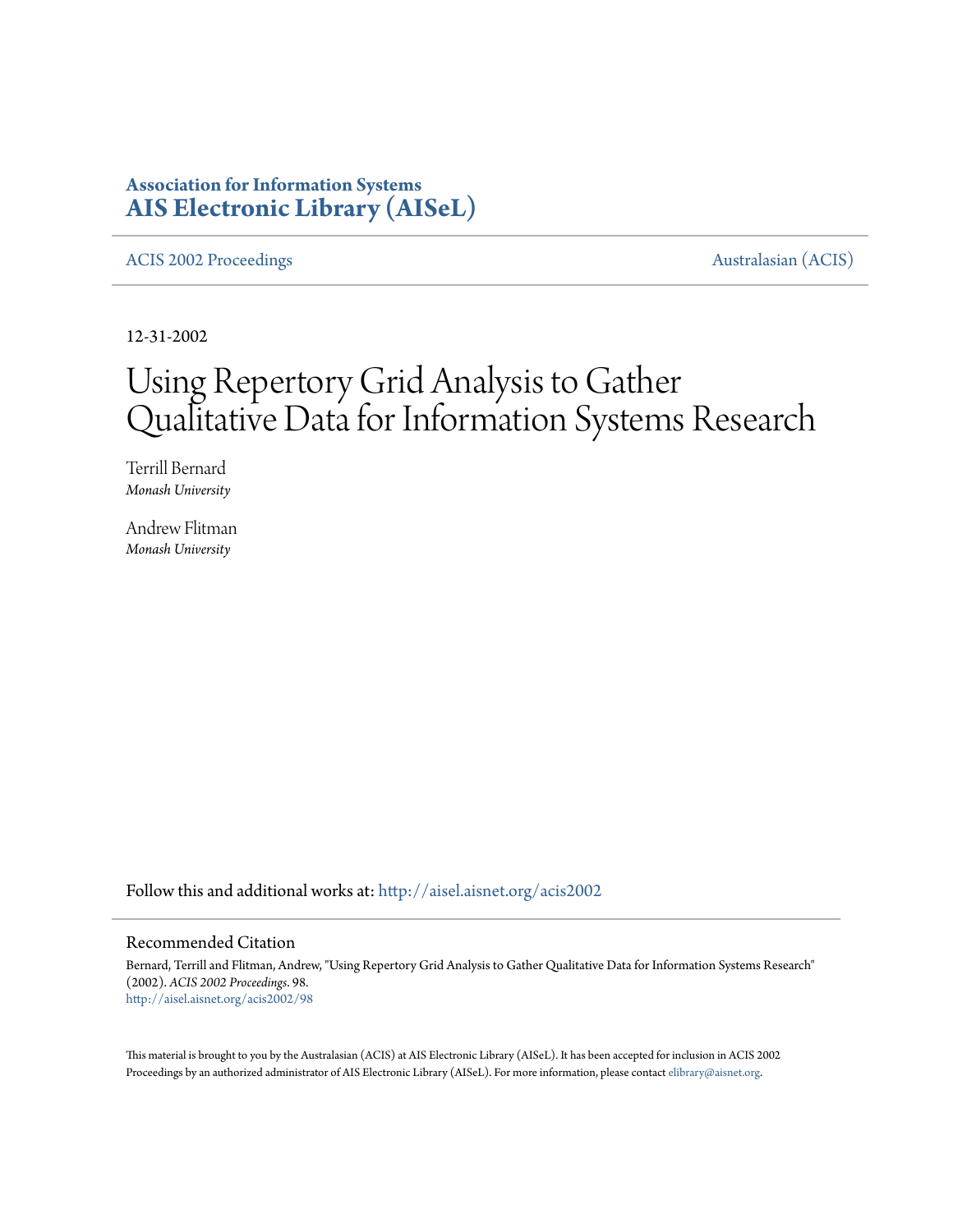## **Using Repertory Grid Analysis to Gather Qualitative Data for Information Systems Research**

Bernard Terrill

Dr. Andrew Flitman

School of Business Systems Monash University Melbourne, Australia bernard.terrill@infotech.monash.edu.au

### **Abstract**

*Repertory Grid Analysis (RepGrid) is a research method commonly used in a quantitative manner. This paper supports the argument that RepGrid is a suitable tool for information systems researchers to use in gathering qualitative data. This argument is based on experiences with using RepGrid as a qualitative tool in the preliminary stages of an information systems research project and concurs with the findings of two previous authors. The paper begins by describing the method and its potential applications. It then describes the specifics of the research setting and how and why RepGrid was utilised. The authors' findings in relation to the methods suitability are then presented; these are classified as either 'limitations' or 'strengths'. Mechanisms for overcoming the limitations are detailed. These findings support the conclusion that RepGrid is a suitable tool for gathering qualitative data. The paper is of value to information systems researchers considering various qualitative data gathering techniques. It adds further weight to the findings of previous authors supporting the use of RepGrid and presents materials to assist those considering its use.* 

### **Keywords**

Repertory Grid Analysis, RepGrid, qualitative research, interviewing techniques

### **INTRODUCTION**

A research method gaining increased interest within the IS community is the Repertory Grid Method (RepGrid). Originally developed by George Kelly (1955) for use in psychological research, it has since been applied in a wide range of different disciplines. Whilst it is commonly used in a **quantitative** manner, this paper supports the argument that RepGrid is a suitable method for information systems researchers to use in gathering **qualitative** data. This argument is based on experiences with using the tool in the preliminary stages of an information systems research project.

The paper begins by describing RepGrid in general. The specifics of the research project, and how RepGrid was utilised, are then detailed. Also described are the reasons why RepGrid was chosen. During the research a number of observations were made concerning the suitability, or otherwise, of the RepGrid method. These are presented and classified as either 'limitations' or 'strengths'. Recommendations on how to overcome the limitations are provided.

The paper concludes by presenting its central argument: that RepGrid is a suitable tool for information systems researchers to use in gathering qualitative data. This concurs with the findings of previous authors (Hunter, 1997; Moynihan, 1996), two information systems researchers who also applied RepGrid in a qualitative manner. This paper further strengthens their findings by demonstrating how RepGrid was applied successfully in a different research context.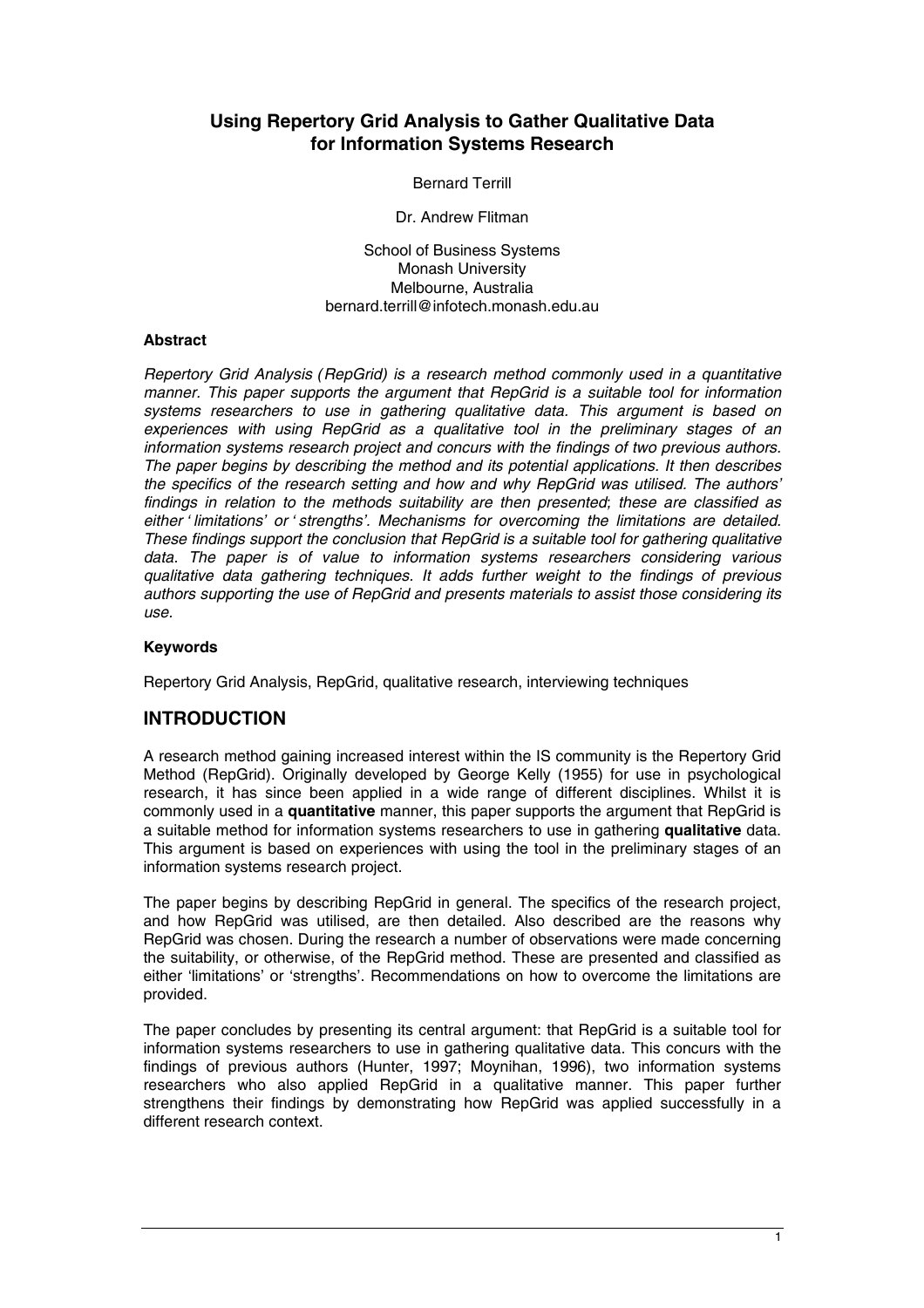# **THE REPERTORY GRID METHOD**

To simplify, RepGrid is an interviewing method for eliciting people's ideas or opinions about some aspect of reality, expressed in their own personal terminology. For example, if one was interested in what people regarded as desirable characteristics in a manager, then RepGrid could be utilised to gather these opinions. In doing so, it would allow the people's opinions to be expressed in the terminology that they personally use, as distinct from a predetermined set of closed survey questions that require them to express their opinions in relation to terminology chosen by someone else.

In its more advanced usage the tool provides means to explore the respondents personal terminology in more depth: clarifying meaning, application and the relationships amongst the terms used. In this sense, RepGrid is a tool falling in the wider genre of "cognitive mapping" (Huff, 1990), a set of tools for understanding and describing individuals mental contents about particular topics.

Kelly developed the tool as an operationalization of his "Personal Construct Theory" (PCT). This theory holds that individuals interpret and understand experiences, and anticipate future events, by way of a "personal construct system". This system, in turn, is derived from and altered by the individual's experiences. The interested reader should consult Fransella and Bannister (1977) or Kelly's original work (1955) for a more extensive discussion.

### **Constructs and Elements**

According to RepGrid terminology, the ideas or opinions the researcher gathers during an interview are referred to as "constructs". Constructs are: "…individuals' personal interpretations and assessments of the environment around them." (Coshall, 2000). An essential feature of constructs, as described by Kelly, is their bipolar nature. Kelly's position was that we never affirm anything without simultaneously denying something (Fransella and Bannister, 1977). This means that constructs are always expressed as two ends of a continuum (the "likeness pole" and the "contrast pole"). Gathering both "ends" of the construct is essential for understanding the constructs meaning. So, for example, we may hold an opinion about a particular manager that describes them as "effective" – we designate this the "likeness pole". As a contrast pole, one individual may state, "time waster"; another individual may state, "non political". The two individuals obviously hold very different meanings of "effective", one seeming to regard it as an ability to work consistently and efficiently without wasting time; the other seems to regard it as an ability to deal with organisational "politics" in order to achieve ones ends.

As noted by Stewart and Stewart (1981) the contrast pole may be, but is not always, the semantic opposite of the likeness pole. In the above example the semantic opposite would be "not effective" whereas the contrast poles (of two different individuals) were "time waster" and "non political". Constructs are denoted using the form: <likeness pole>-<contrast pole>. For example: effective-time waster.

If constructs are an individual's opinions or ideas about a particular aspect of reality, then the entities that they hold these opinions about are referred to as "elements". Typically, elements are nouns and verbs: specific people, objects, events or activities (Stewart and Stewart, 1981). In the example above, the elements would be the managers that the subject can locate somewhere on the "effective-time waster" continuum.

To use terminology more familiar to those from a technical background: the elements are the "objects" or "entities" that we are studying; the constructs are the "attributes" of those objects or entities. Said attributes being expressed as a continuum bounded at either end by the likeness and contrast pole (Shaw and Gaines, 1989). To consider two further examples: Stewart and Stewart (1981) describe a research study concerning doctors attitudes towards particular medical specialities (with the aim of identifying why there were shortages in some specialities and over-supply in others). The elements of the study were the various medical specialties (Psychiatry, Paediatrics, Pathology, General practice etc.). The constructs were the various opinions about these specialities, expressed in bipolar form. For example: "patients die or get well – patients linger; unconscious patients – patients can talk back to you; old patients – young patients" (1981:89).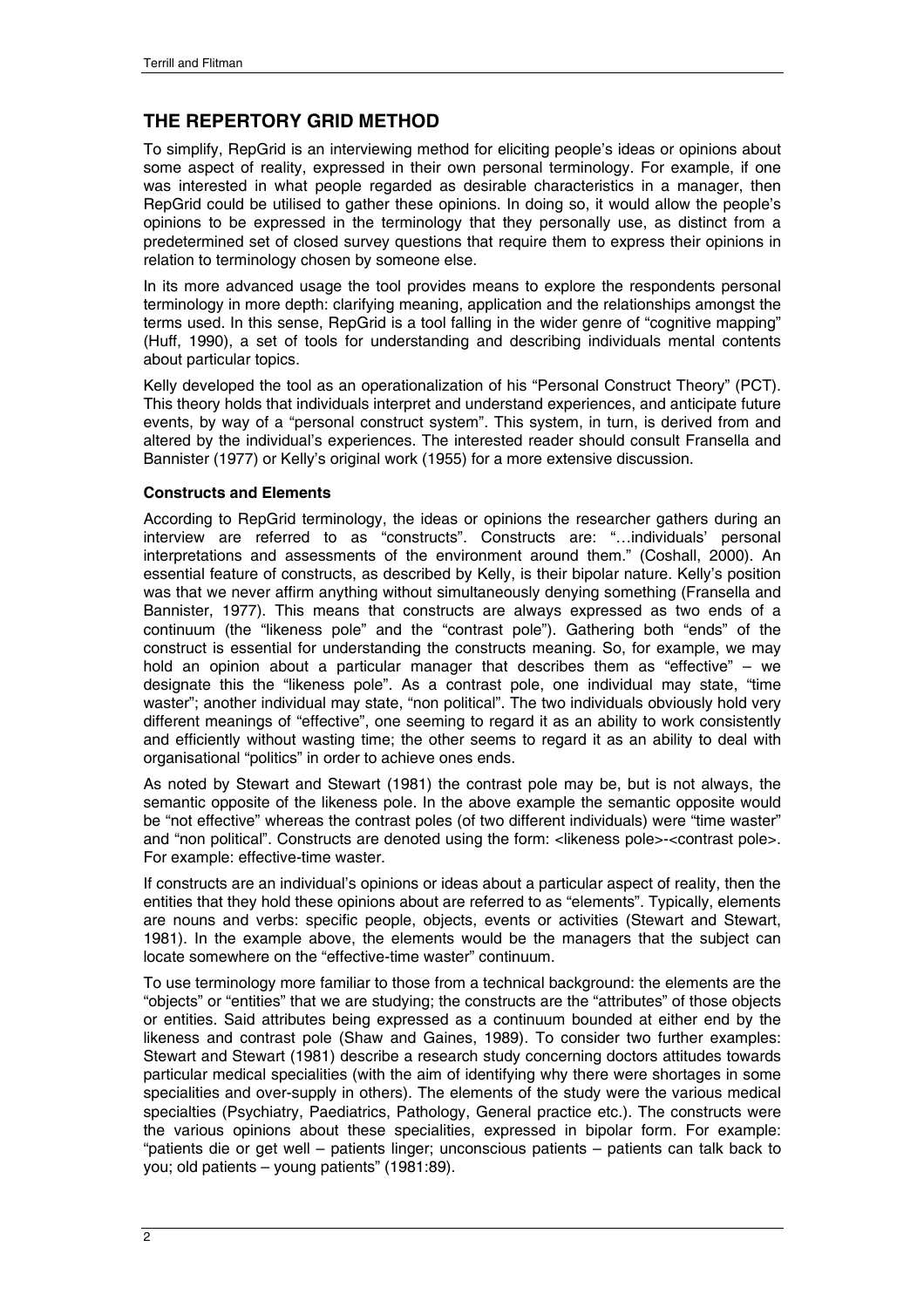Hunter (1997) conducted a study to determine the skills held by "excellent" systems analysts. In this case the elements were specific analysts the respondents had experience with and the constructs were the various skills held by "excellent" analysts. For example: "delegator – does work himself; informs everyone – keeps to himself; good user rapport – no user rapport" (1997:73).

### **Gathering Constructs and Elements**

RepGrid provides various alternatives in regards to the identification of elements and constructs. The elements of the study can be provided to the respondent or "elicited" from them. An example of the former would be a market research study regarding perceptions of various perfumes. The elements in this case (the various perfumes) would be fixed; they would not differ from respondent to respondent. An example of the latter is the study by Hunter (1997). In this case the respondents were asked to identify "...up to six systems analysts with whom he/ she had interacted in the current or a previous organization." (1997:73). One can also ask a series of specific "element elicitation questions". For example: "your current manager?", "your previous manager?", "a manager you regarded as effective?", "a manager you regarded as ineffective?"

If possible, elements should be discrete and specific. Verb elements should be of specific events or activities (for example, "meeting with manager on Mar 26" cf. "meetings with manager"). Refer to Stewart and Stewart (1981) and Fransella and Bannister (1977) for further guidelines in regards to element selection.

Having provided or elicited elements, the interview now proceeds to the "construct elicitation" stage. The most common form of this is referred to as "triadic comparison". The interviewer takes three elements (typically noted on some type of memo card), presents them to the respondent and asks them to identify a way in which two of the elements are the same yet different from the third. The way in which two of the elements are similar provides the likeness pole, the way they are different from the third provides the contrast pole. For example, a respondent may designate that two managers are similar in that they are "stressed", different from the third who is "easy going" (forming the construct "stressed – easy going").

The respondent identifies constructs in this manner until no more are forthcoming. They are then presented with different elements. The process continues in this manner until no further constructs are identified. Each triad is referred to as a "sort". Different alternatives exist in regards to sort order and content. For example Kelly describes the "Sequential Form", where only a single element within the triad is changed for each sort, and the "Mimimum Context Card Form" where two or all three can be changed at once. Bender (1974) showed that changing one element at a time produced less "important" constructs than when two at a time were changed. Refer to Fransella and Bannister (1977) for a more detailed discussion on sorts and relevant guidelines.

Stewart and Stewart (1981) explain the necessity of asking for "purpose related constructs". Given a set of elements (such as managers) there are many alternative aspects of interest. For example, one researcher may be interested in the characteristics of "effective" managers, another may be interested in what characteristics employees like or dislike in managers. The interviewer must therefore direct the respondent's attention to the particular purpose at hand. For example: "in terms of what you like or dislike in managers, can you identify a way in which two of these managers are alike yet different from the third".

Whilst triadic comparison is the most common, "There is nothing sacrosanct about the triad" (Fransella and Bannister, 1977); two elements (a dyad) or more than three elements may be used. An example of the later is Kelly's "Full Context Form" where all the elements, on cards, are presented to the respondent and they are asked to identify important similarities amongst the elements.

Dyads are used when triads may overload the mental capacities of the respondent. This can be due to the limited capacity of the respondents themselves, for example, when dealing with children (Allison, 1972), or because the elements are of a complicated nature. For example, Ryle and Lunghi (1970) used interpersonal relationships as elements: "self-to-Peter", "Peter-to-self", "self-to-Paul" etc. The reader may appreciate the mental difficulties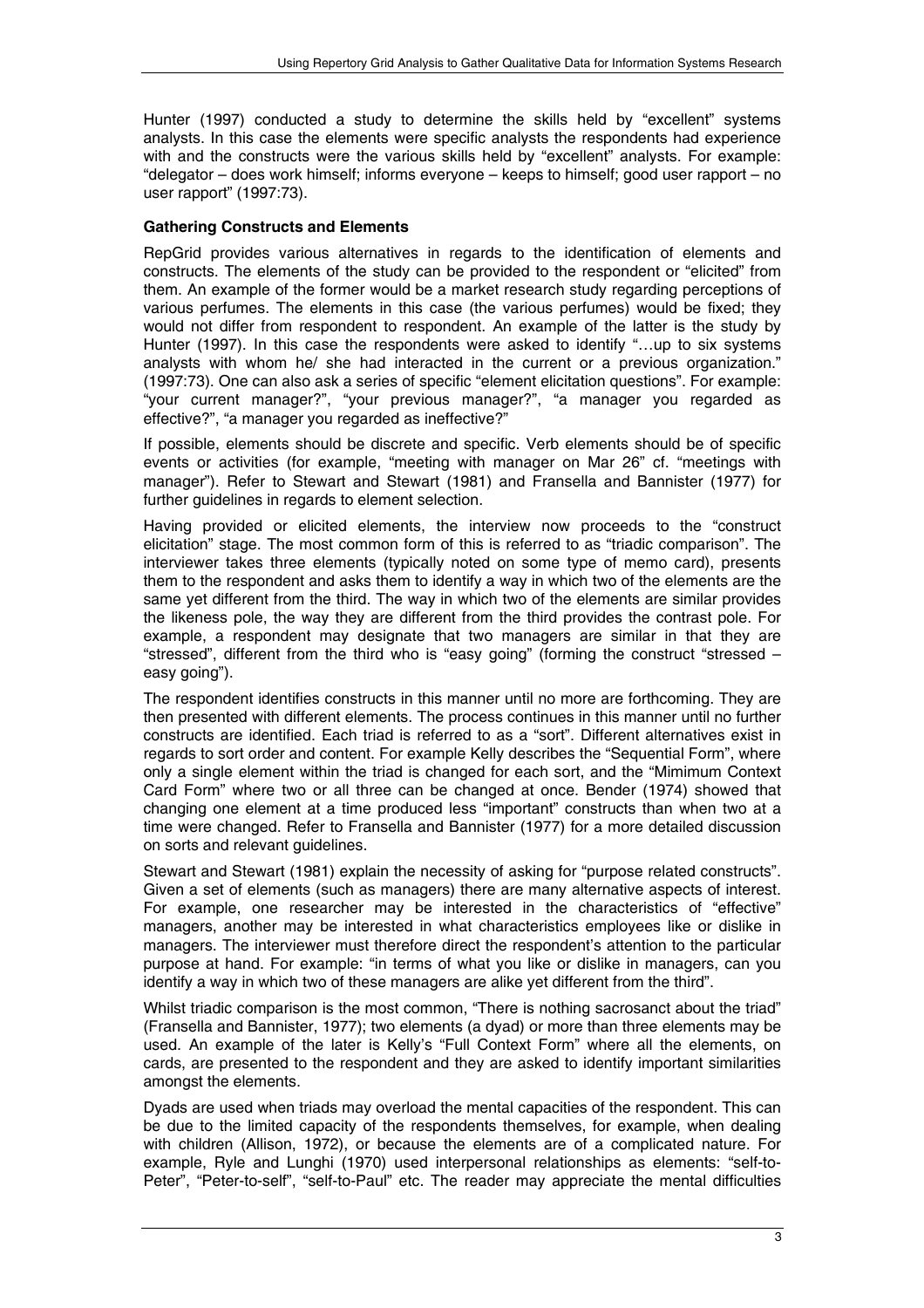involved in considering three such elements and having to identify ways in which two are similar yet different from a third.

Similarly, when first presented with a triad (or dyad) the respondent may experience "overload" related difficulties. They are confronted with the novelty of a new technique and, at the same time, have to consider the elements themselves and how they are similar and different in respect of the interviewers particular purpose. All the while the interviewer is silently waiting for an answer. To ease this burden Stewart and Stewart (1981) provide an example by which the subject may be eased into the technique. For example, they may be asked to simply consider the three elements and identify one way in which two of them are similar. Then, as a separate question, asked whether that similarity applies to the third as well. After repeating this a few times the respondent becomes more used to the techniques requirements and it is possible to revert back to the standard elicitation question.

### **Laddering**

Laddering is a technique originally conceived by Hinkle (1965) as a means to identifying the hierarchical relationships amongst constructs. For example, in a given individuals personal construct system, the construct "fast response time – slow response time" may be one aspect of the superordinate construct: "good software – poor software".

In qualitative research it can be used to gather further information about the context and meaning of a particular construct (Hunter, 1997; Stewart and Stewart, 1981). For example, the construct "high quality – poor quality" alone conveys very little about the meaning an individual attaches to it. Laddering provides a means by which we can explore this meaning further.

As described by Stewart and Stewart (1981), one can ladder up, to gain an understanding of superordinate constructs, or ladder down, to reveal subordinate constructs. Laddering up involves asking the respondent which of the two poles expresses their preference and why that is. Stewart and Stewart (1981) work through an example involving a respondent producing constructs about what she likes/dislikes in her fellow workmates. One construct is "fairly thorough – a bit slapdash". Laddering up reveals that this construct is related to the higher-level construct: "exciting – routine" – her preference is the "slapdash" people whom she regards as more exciting than the "routine thorough" ones.

Laddering down allows a high level, general construct to be broken down into its constituent parts. This is achieved by asking the subject to reveal, in more detail, how the likeness and contrast pole are different. Hunter (1997) elicited the construct "good user rapport – no user rapport" (a characteristic of systems analysts. Laddering down revealed that, in the opinion of the respondent, an analyst with good user rapport is a good listener and takes time to answer users questions. An analyst with bad user rapport is not a good listener, has little concern for the user and can be aggressive.

### **Full Grid and Analysis**

Construct elicitation and laddering may be all that is required. This is the case for example, if the purpose is to gather qualitative data for subsequent analysis or to generate items for a later questionnaire (Hunter, 1997; Tan and Hunter, 2002; Stewart and Stewart, 1981; Cammock *et al*., 1995). The interview can continue however with a more quantitative technique designed to further explore the relationships between the elements and constructs. This is referred to as "Full Grid". It consists of turning each construct into a Likert scale, with the likeness and contrast pole forming either end. The question as to how many intervals to use is subject to the same considerations as for standard Likert scales. Neuman (1999) states the optimal number as between 4 and 8, reliability tends to level off at about 7 intervals. The subject is then asked to rate each element against each of the scales. The following example shows part of a full grid where the elements were the respondent's colleagues. The Likert scales used in this case had 5 intervals: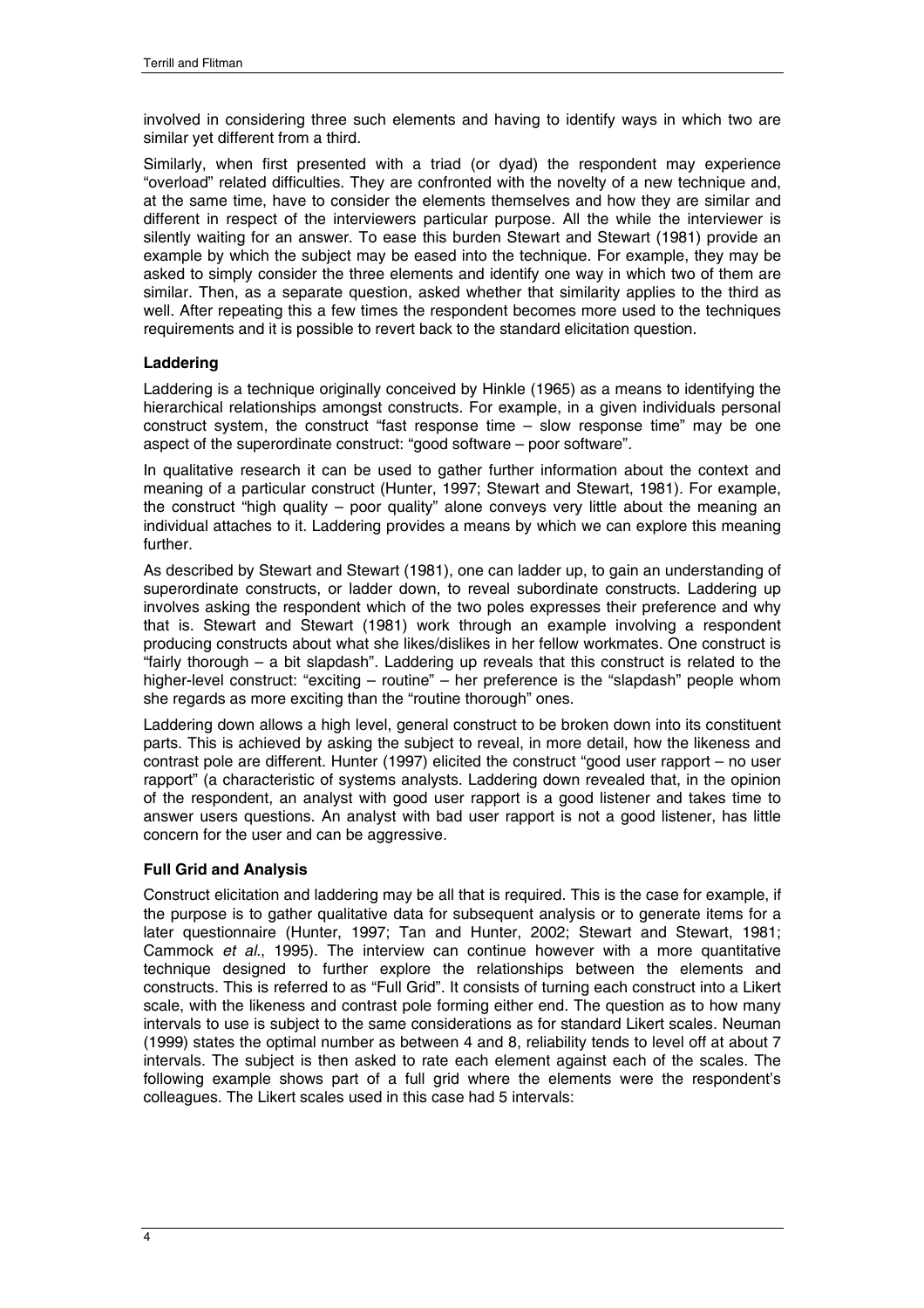| 1                                       | т | т              | J              | S              | A | F              | D              | B              | L | 5                                                 |
|-----------------------------------------|---|----------------|----------------|----------------|---|----------------|----------------|----------------|---|---------------------------------------------------|
|                                         | Е | O              | O              | н              | L | R              | O              | O              | O |                                                   |
|                                         | D | N              | н              |                | A | A              | U              | в              | U |                                                   |
|                                         |   | Y              | N              | R              | N | N              | G              |                |   |                                                   |
|                                         |   |                |                | L              |   | С              | L              |                | S |                                                   |
|                                         |   |                |                | Е              |   | E              | A              |                | Е |                                                   |
|                                         |   |                |                | Υ              |   | S              | S              |                |   |                                                   |
| Career specialist                       | 1 | 1              | 5              | 5              | 2 | $\overline{2}$ | $\overline{4}$ | 4              | 3 | Got into his line by accident                     |
| Self protective                         | 1 | 1              | 5              | $\overline{2}$ | 1 | 1              | 5              | $\overline{2}$ | 4 | <b>Bucaneer</b>                                   |
| Easily swayed by fads                   | 1 | 1              | 5              | 5              | 1 | 1              | $\overline{2}$ | 3              | 4 | Knows what he wants                               |
| 20 years experience                     | 1 | 3              | $\overline{2}$ | $\overline{2}$ | 4 | 5              | 1              | 1              | 5 | Very new                                          |
| Would say had come up the<br>hard way   | 1 | 3              | $\overline{2}$ | 3              | 3 | 4              | 1              | 1              | 5 | Hard path made smooth                             |
| Trimmers, aware of political<br>reality | 1 | $\overline{2}$ | 1              | 5              | 3 | 3              | 1              | 4              | 5 | Think rational argument will<br>solve any problem |

|  |  |  |  | Figure 1: Sample full grid (adapted from Stewart and Stewart 1980:40) |
|--|--|--|--|-----------------------------------------------------------------------|
|--|--|--|--|-----------------------------------------------------------------------|

There are a number of variations on this general theme. See Fransella and Bannister (1977), Stewart and Stewart (1981) and Tan and Hunter (2002) for more information.

Having gathered qualitative and quantitative data in the manner described, one can turn to analysis of that data. There are a wide range of different alternatives, some of the more common are presented below, refer to the above references for a more comprehensive coverage:

### Frequency counts

This involves a simple counting of the number of times particular constructs are mentioned and thereby provides an approximate indication of their importance.

### Content analysis

Content analysis can be used to categorise the constructs. The categories can be predetermined (for example, from a reading of relevant literature) or can "emerge" from the data itself. Weber (1990) provides more information and Cammock *et al*. (1995) may be consulted for an instructive example.

### Qualitative analysis

Construct elicitation and laddering alone will produce a large amount of qualitative data. This may be analysed using standard qualitative techniques (Neuman, 1999; Dey, 1993; Miles and Huberman, 1994). Hunter (1997) adopted this approach. At its most simple this will result in the allocation of the constructs to a categorisation scheme however it may be extended to more advanced forms of analysis.

### Cluster analysis and principal components analysis

Assuming full grid data was gathered, more advanced statistical techniques may be employed to investigate the relationships amongst the elements and constructs. Cluster analysis for example will indicate if particular constructs and/ or elements are highly correlated. This may indicate that, in the personal construct system of the individual involved, certain constructs are very similar in meaning or closely related. The significance of this (and of loosely correlated items) depends on the research context. A simpler form of cluster analysis is referred to as "visual focusing" – refer to Stewart and Stewart (1981) for more detail on both topics and Phythian and King (1992) and Latta and Swigger (1992) for examples.

Principal component analysis helps identify how many independent variables are needed to explain or "predict" the variability in the data. Four given constructs, for example, may together explain 75% of the variability in the data, another three, grouped together may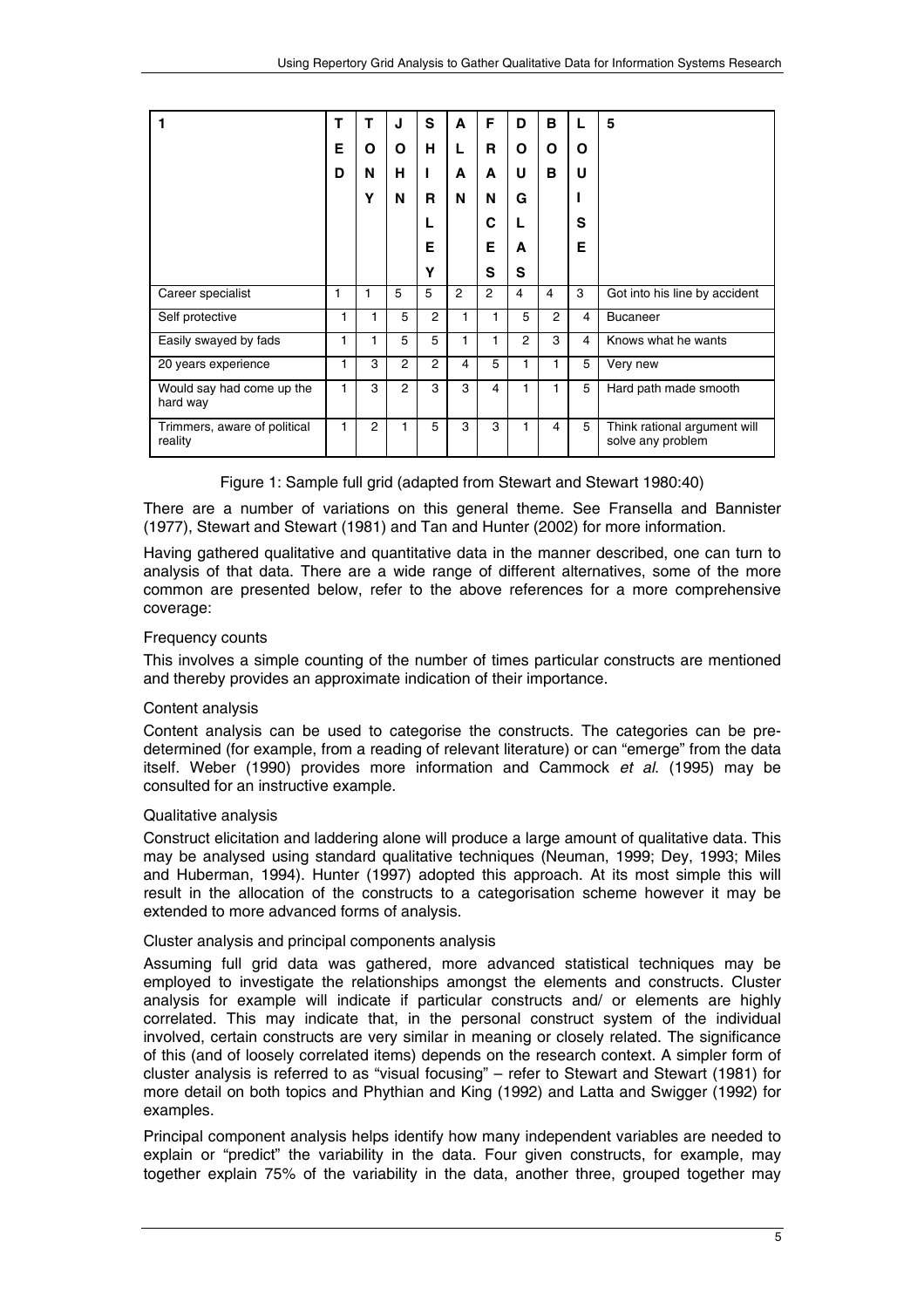explain another 20%. Stewart and Stewart (1981) provide an example where the elements are people at work. 85% of the variability in one individual's full grid data could be explained by two constructs: "Weak – Strong" and "I get one well with – I do not get on well with". Again, the significance of this depends on the particular research context.

### **RESEARCH SETTING**

RepGrid was used in the preliminary phase of a research project investigating the factors that influence user satisfaction with knowledge management systems (KMS). KMS are a relatively recent class of IS that have emerged to support the increasing interest in knowledge management. They may be defined as "…a class of information systems applied to managing organizational knowledge. That is, they are IT-based systems developed to support and enhance the organizational processes of knowledge creation, storage/retrieval, transfer, and application." (Alavi and Leidner, 2001)

Within this general category there is a wide array of different systems. This research project concentrated on a particular type of KMS, "codified KMS", which is characterised by the storage of documents in a large repository of some type. Employees share relevant knowledge by contributing documents (Word, Excel, Powerpoint, Acrobat etc) to the repository. Other employees can utilise this knowledge by accessing the repository and retrieving the relevant documents. For example, Ernst and Young International, a global accountancy and consulting firm, utilise an internally developed KMS referred to as the "Knowledge Web" (Kweb). Amongst other things, this Lotus Notes based repository contains deliverables from previously executed projects. A consultant interested in say, SAP engagements, can quickly retrieve sample project plans, deliverable templates, functional and technical designs and more (Rollo and Clarke, 2001). This type of KMS is very common; indeed, it is often what many practitioners are referring to when they discuss KMS. It may be distinguished from another class of KMS, "tacit KMS", which focuses on sharing knowledge amongst employees using real time collaboration (rather than explicit documents of some type).

User Satisfaction is a body of theory within the wider field of IS success theory (Garrity and Sanders, 1998). This field studies the measurement of IS success (exactly how do we measure if a system was successful or not?) and the factors that influence that success, or lack of. User satisfaction is regarded as one possible measure of IS success. Simply put, if the users express satisfaction with the system then it may be regarded as successful. Refer to Garrity and Sanders (1998) and DeLone and McLean (1992) for full coverage of this topic.

The preliminary phase of this research called for interviews with KMS end users. The results of the interviews, combined with findings from relevant literature, will be used to construct a preliminary model to be investigated in the later major phase of the research.

Having decided upon the need for preliminary interviews it was necessary to decide on an interviewing method. RepGrid was chosen based primarily on the reasoning expressed in Hunter (1997). Hunter reviewed a number of research methods against his research objectives. He found RepGrid to be the most suitable for a number of reasons:

- The method elicits subjects opinions based on **actual** experiences compared to other methods that may allow the subject to give theoretical or "text book" answers to the questions. This research is interested in factors that influence user satisfaction with KMS. It was important that users expressed these factors based on their actual experiences with the system as distinct from giving answers gathered elsewhere (from conversations or reading). In this sense RepGrid is similar to the "Critical Incident" interviewing method (Flanagan, 1954; 1978) which also couches subject responses in the context of actual experiences.
- RepGrid provides a structure to interviews but still allows some flexibility to explore issues that arise (during the laddering process for example). This flexibility was important given the preliminary nature of the interviews however the structure provided by RepGrid would allow the interviews to stay focused on the research question.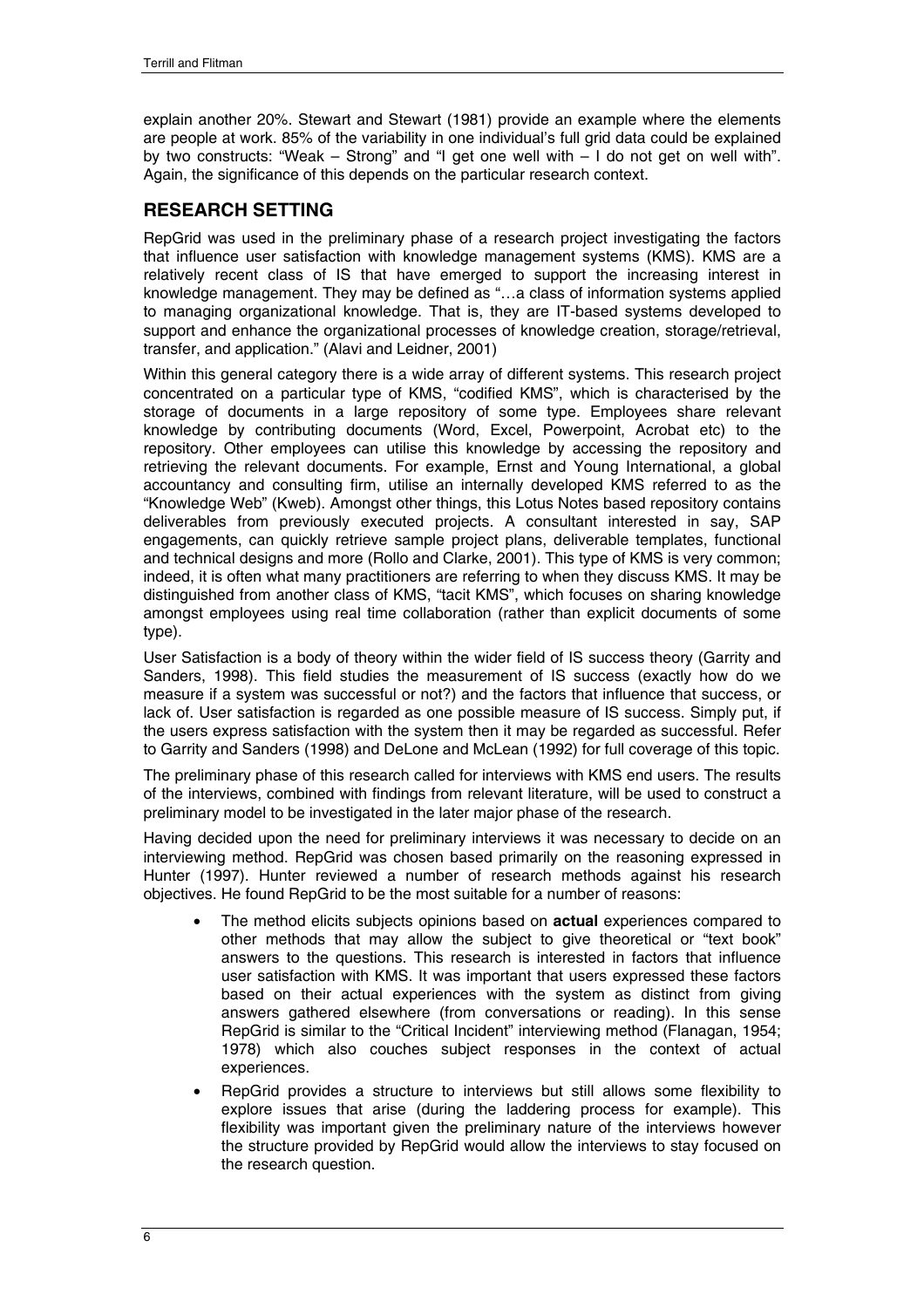- RepGrid reduces observer bias to a minimum. The factors identified as influencing user satisfaction with a KMS should be obtained from the actual users themselves, not formed solely on the opinion of the researcher.
- RepGrid is a valid method for gathering qualitative data in the preliminary phase of research. This is an oft cited advantage (Hunter, 1997; Cammock *et al*., 1995; Tan and Hunter, 2002).

The research described in this paper validated these reasons, as described in more detail below.

# **METHODOLOGY**

Whilst experienced with interviewing in general, the primary researcher had no prior experience with RepGrid in particular. A number of exercises from Stewart and Stewart (1981) were performed. A preliminary interview schedule was then developed. To confirm the method, a trial interview was conducted with a KMS end user. The focus in this interview was on the method rather than content. The trial interview resulted in a number of changes to the interview schedule (see "Findings and Recommendations" below for more detail). A full copy of the final interview schedule is available on request.

After standard opening remarks (introductions, logistics etc.) the interviews commenced with a number of questions about the KMS used by the subject. This was necessary as contextual information and also directed the respondents' thoughts to the subject of interest.

The interview elements were the users actual experiences with the KMS (some thought was given to using different KMS as the elements – this was not pursued as most users have experience with one, or perhaps two different systems). The experiences of every user were unique so it was not possible to use predetermined elements. Elements were elicited by the following questions:

- 1. Your most recent use of the KMS
- 2. Your next most recent use of the KMS
- 3. A positive experience with the KMS
- 4. A negative experience with the KMS

The subject was asked to describe each experience briefly and then identify a short label for the experience. This label was then written on a memo card. Following Hunter (1997), two additional elements were added: "The best possible experience" and "The worst possible experience."

A key finding from the trial interview was that a triad of such elements tended to overload the subject. Therefore, two elements at a time (a dyad) were presented to the subject and they were asked to identify similarities and differences "in terms of what satisfied them or did not satisfy them" or "in terms of what they liked/did not like". Sort order was predetermined and detailed in the interview schedule.

Laddering was utilised for each elicited construct. Downwards laddering was the most commonly used in order to reveal more detail about relatively high level or general constructs.

Sorts continued until no new constructs were forthcoming or the allotted time was nearing an end (prior to the interview, subjects were told that the interview would take no more than 90 minutes).

All interviews were recorded and notes were also taken during the construct elicitation phase. This helped the researcher keep focused on a particular construct and identify any points to be pursued further. For example, it was common for subjects to quickly state a number of distinct constructs. These were noted and then returned to later to ensure the contrast pole was obtained and laddering performed. Notes were taken on pre-designed stationary (available on request).

The interviews were completed by briefly examining two additional elements. These were occasions when the subject had considered using, or potentially could have used, the system, but did not. The constructs elicited here focused on the reasons why the system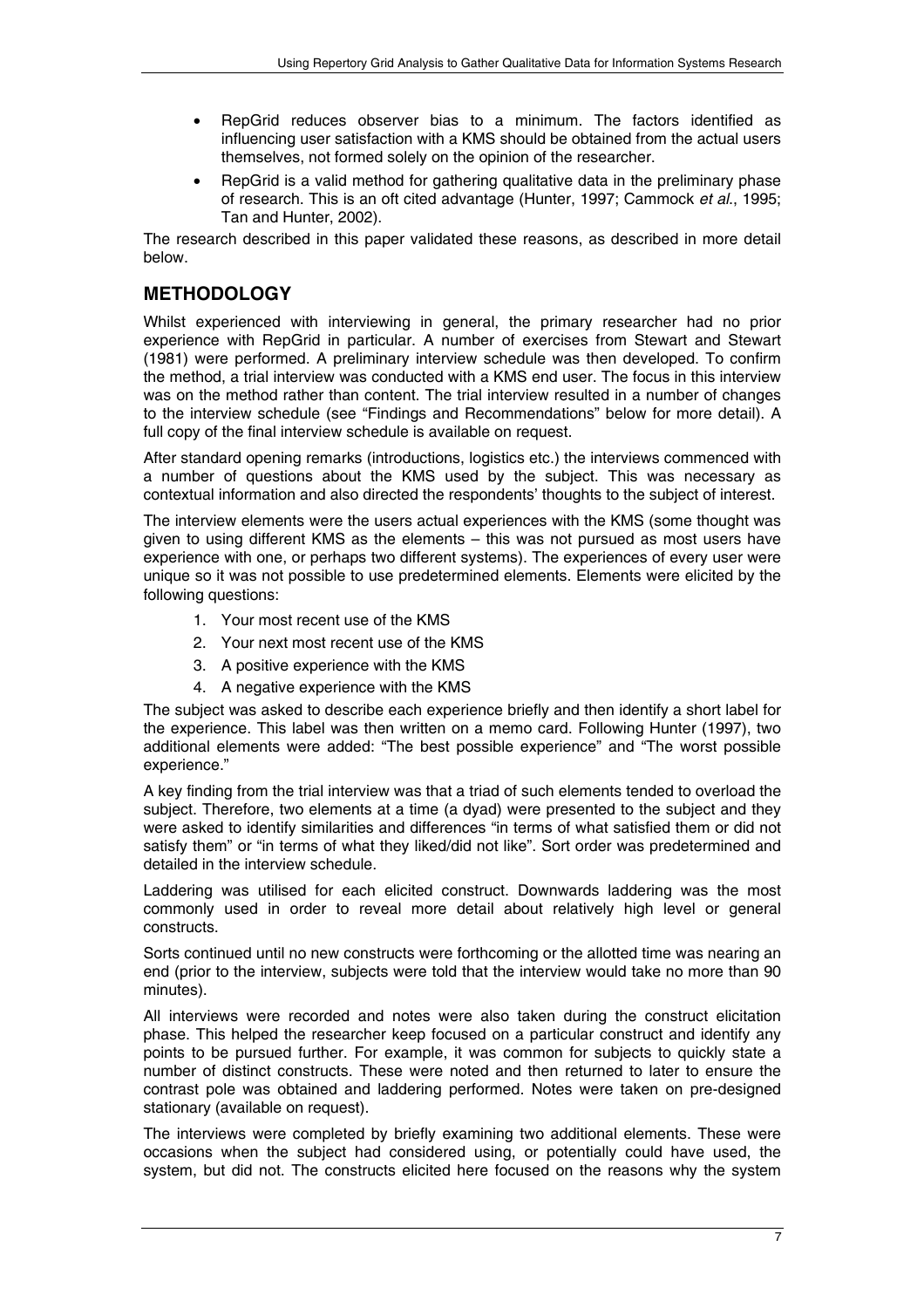was not used (this was considered an additional way to investigate factors influencing the users satisfaction with the system).

The interviews were closed in standard fashion (questions from the subject, next steps etc.)

Four subjects were interviewed. Each subject was interviewed twice. The first interview focused on their experiences when **retrieving** knowledge from the system, the second focused on their experiences when **contributing** knowledge to the system.

A full transcript of each interview was prepared and provided to the subject for confirmation.

Analysis (not complete at the time of writing) will utilise the qualitative coding approach detailed in Dey (1993). "Nvivo", a qualitative research software package, will be used. The result of the analysis will be a preliminary model describing factors influencing user satisfaction with KMS.

As a further confirmatory step this preliminary model will be presented to, and discussed with, the interview subjects.

### **FINDINGS**

The primary purpose of the interviews was to gather qualitative data in relation to the research question: factors influencing user satisfaction with KMS. During the process the authors also made a number of observations in regards to the RepGrid method itself. These observations were classified as either 'limitations' or 'strengths' and are recounted following. How the limitations were overcome is also noted. Readers considering the use of RepGrid can use these observations, by integrating them with the objectives of their particular research task and observations of other authors, as additional decision-making material.

### **Limitations**

Subjects focusing on method rather than content

Some interview subjects may regard the method as somewhat 'artificial' or 'different'. When invited to an interview most practitioners will expect a standard question and answer type format; they may not be expecting the use of memo cards, comparison amongst elements, attention to obtaining the contrast pole etc. This could lead to difficulties in the interview due to the subject focusing more on the method rather than the question at hand. To mitigate this risk, subjects of this research were given a brief introduction and explanation of RepGrid, prior to the interview itself.

### Overloading the subject

Another risk with RepGrid interviews lies in the possibility of overloading the subject. As previously discussed, if ones elements are of a more complicated, intangible nature (such as the elements used in this research) then the presentation of triads may prove too taxing. A trial interview allows one to assess this risk. Also useful is the initial 'lead in' when presenting the first triad/ dyad as discussed above ("Gathering constructs and elements"). The subject should also be informed that it is acceptable to take time in considering their responses – silences, relatively long silences, are perfectly acceptable in RepGrid interviews.

#### Possible loss of control during interviews

In comparison to a fully structured interview, the author found RepGrid interviews more difficult to control. In a structured interview the researcher asks a question, waits for the subject's response, moves to the next question, and so on. In the RepGrid interviews, considerable discipline was required to keep the subject focused on ones purpose and to keep track of points requiring completion. For example, when first presented with a dyad, some participants would immediately launch into a long undifferentiated list of what satisfied them or did not satisfy them in regards to those particular experiences. Not wanting to stifle this flow the interviewer had to note these down and then, afterwards, return to them one by one to obtain the contrast pole and perform laddering. The note taking previously discussed was particularly valuable in this respect.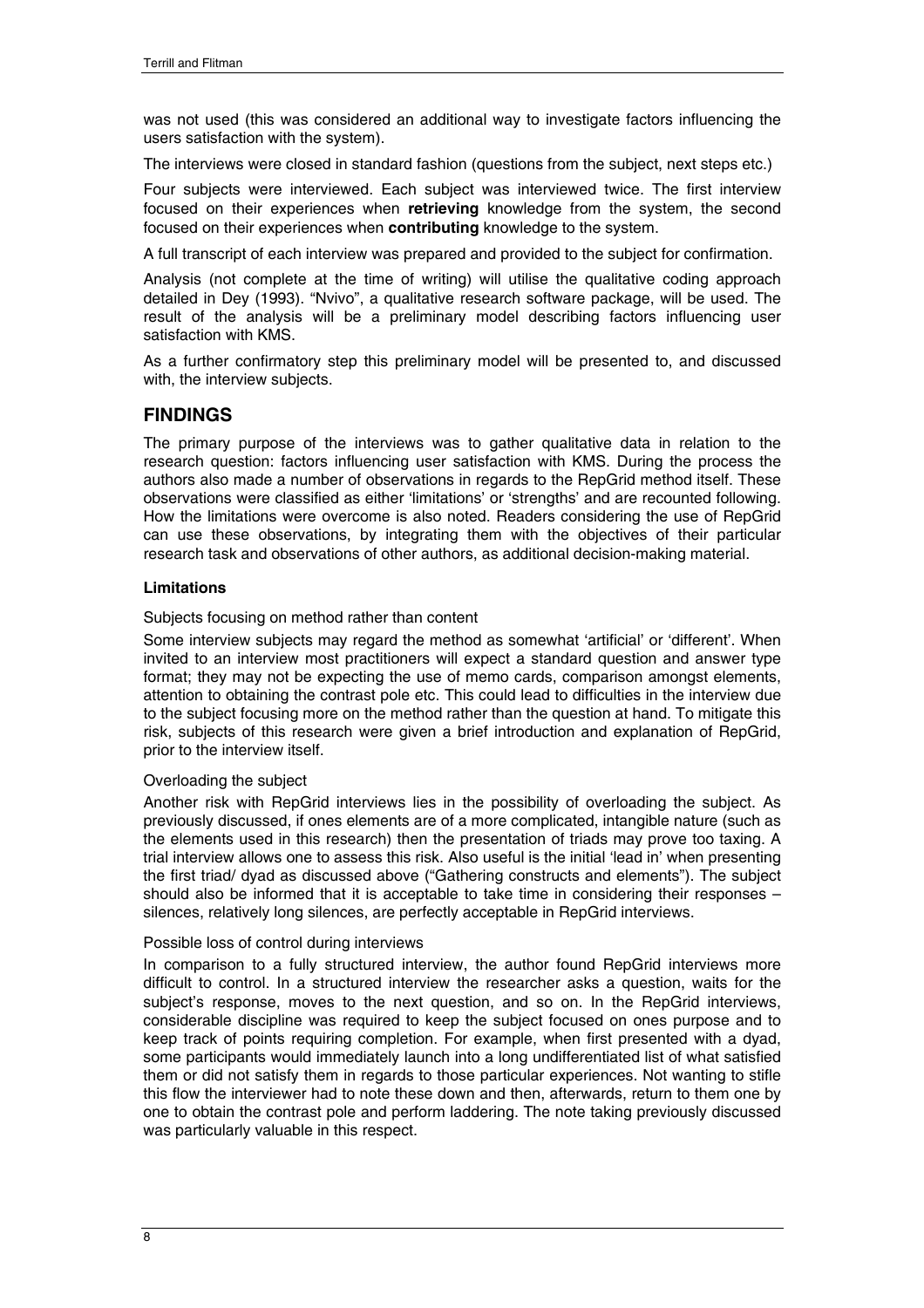### Need for considerable practice prior to the actual interviews

The above observation also necessitates considerable practice prior to the actual interviews themselves. Effective RepGrid interviewing is definitely an acquired skill – even after considerable practice and a trial interview, this researcher still noticed considerable improvement between the first and last interview.

### **Strengths**

### Ability to stimulate subject responses

Construct elicitation was effective in 'drawing out' a number of items which, according to the end users, influence their satisfaction, or otherwise, with the KMS they use. Focusing on specific experiences helped the subjects remember different items that satisfied them or did not satisfy them. As different elements were presented they would remember different items. The researcher often observed a reaction along the lines of, "oh yes, I remember…" The interviews therefore generated a large amount of different constructs. This contrasts with the situation whereby a subject is simply presented with a general question such as, "Please list the things that satisfy or don't satisfy you about KMS?" Without the stimulation offered by the construct elicitation process it is doubtful whether they would respond with as many items.

### Ability to generate 'rich' qualitative data

Obtaining the contrast pole and laddering provided contextual information about each of these items. Information which helps interpret the meaning assigned to the item by the interview subject. This is consistent with the qualitative goal of provided a 'rich' contextually based description of the subject under investigation (Kaplan and Duchon, 1988).

### Laddering as a mechanism for reaching the correct level of abstraction

Laddering was an effective mechanism for focusing the discussion at the appropriate level of detail. On occasions, subjects would provide constructs that were unique to their particular KMS. By laddering upwards it was possible to move their answer to a higher, more generalizable level of abstraction. For example, one subject when discussing making contributions to the KMS, provided the construct, "notification email – no notification email". This referred to a particular feature of the KMS that notifies a contributor when items they have submitted have been accessed by other employees. By laddering upwards we discovered that what satisfied the subject was knowing his contribution had proved of value to other employees, a point possibly applicable to many users, irrespective of the particular KMS being utilised.

Some subjects would respond with a high level construct. In such cases, laddering down was used to move the discussion to a more specific level of detail. For example, an IT consultant, when discussing retrieving items from the KMS, provided the construct: "good content – poor content". Laddering down revealed what this meant for her: quantifiable business benefits, a focus on solving the customers problem (as distinct from a detailed focus on technology), clarity, accuracy and consistency.

### Provision of structure

The method provided a structure to the interviews that allowed the focus to remain on the subject of interest. On some occasions, the subjects exhibited a tendency to digress into interesting, but not strictly relevant, areas. The discipline imposed by RepGrid: noting down the constructs, obtaining the contrast poles and then laddering, ensured such digressions were kept to the minimum. Examining the in-progress notes allowed the researcher to identify points still requiring coverage and thereby ensured the interview returned to more relevant discussions.

This structure also allowed a certain consistency across all interviews. They all adhered to the same basic pattern, thereby facilitating the subsequent analysis.

That said, the structure imposed did not forbid all flexibility. Particularly in the laddering process, the researcher was able to investigate relevant areas as they arose – areas that could not have been foreseen prior to the interview.

In this sense, RepGrid interviews can be seen as semi-structured interviews. The interviewer is not restricted to the exact recitation of predetermined questions (as in a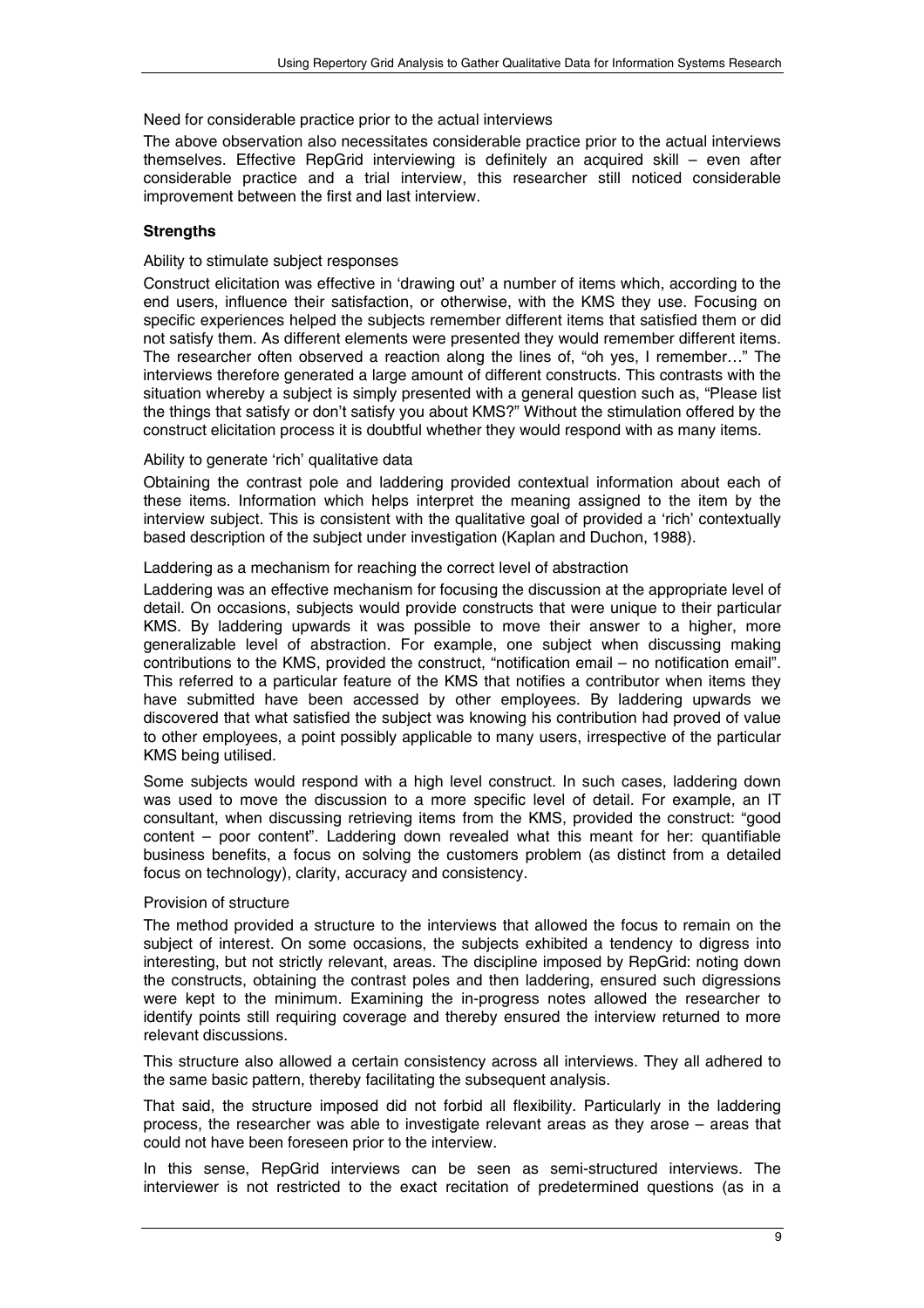structured interview) yet still follows a basic pattern and series of steps (unlike an unstructured interview which can vary widely from interview to interview).

This structure was suitable in this particular research setting as the interviews addressed a relatively focused, specific question. RepGrid would not be suitable for more wide-ranging, open-ended interviews. It forces you to focus on particular, specific elements and then elicit particular, purpose focused, constructs about those elements. Such structure may not be suitable in certain contexts.

### Allowing the subjects to respond in their own terms

Adhering to the standard pattern of construct elicitation and then laddering ensured the subjects used their own terminology. It was up to the subject to consider the elements and then provide the constructs. The researcher then guided the laddering in terms of a neutral question, "can you provide more detail concerning…?" This contrasts with a fully structured interview or a questionnaire where the respondent must respond to the preconceived terminology of the researcher. "Thus, whether it be a questionnaire, a laboratory measure or a projective test, the subject's contributions are compounded into categories and scale positions, the subject cannot do what we allow him to do in conversation, propose his own terms" (Fransella and Bannister, 1977)

Prevents researcher leading the subject

A well-known risk in interviewing is the possibility of the researcher leading the subject in some way and thereby influencing their answer. Kvale (1996) reports on studies which show that even a slight rewording of a question can significantly alter subject responses. RepGrid minimises this risk as the researcher does not ask questions that in any way suggest or lean towards a given answer. The researcher simply presents the element cards and asks the subject to consider them and provide any constructs they can think of. Obtaining the contrast pole and laddering is a similarly neutral process.

Subjects provide answers based an actual experience.

The information elicited was, to a large degree, based on the users actual experiences. The initial element elicitation focused their attention to specific experiences – experiences that they then had in mind when providing constructs and during laddering. This contrasts with asking them a general question such as: "Please list the things that satisfy or don't satisfy you about KMS?". In such a case they may tempted to give answers based on opinions other than their own; opinions they had heard others express, or opinions they had read somewhere for example.

### **CONCLUSION**

The central question of this paper is whether or not RepGrid is a suitable method for information systems researchers to use in gathering qualitative data. Based on the research described, and the strengths noted above, the authors arrived at the conclusion that it is suitable. The method allowed the successful gathering of qualitative data in relation to the research question and provided the additional benefits cited above.

The method has some limitations however, within the context of this particular research project, these were not insurmountable and were overcome using the methods described.

A researcher considering the use of RepGrid should consider these strengths and limitations against the context of their own research. If the strengths meet one's research objectives and the research is such that the limitations can be overcome, then RepGrid may prove beneficial.

This basic conclusion concurs with Hunter (1997) and Moynihan (1996), two information systems studies that used RepGrid in a qualitative manner. Whilst arriving at the same basic conclusion, both studies had research questions and objectives different than the research described herein. By demonstrating how RepGrid was applied successfully in a different research context, this paper adds further weight to their findings.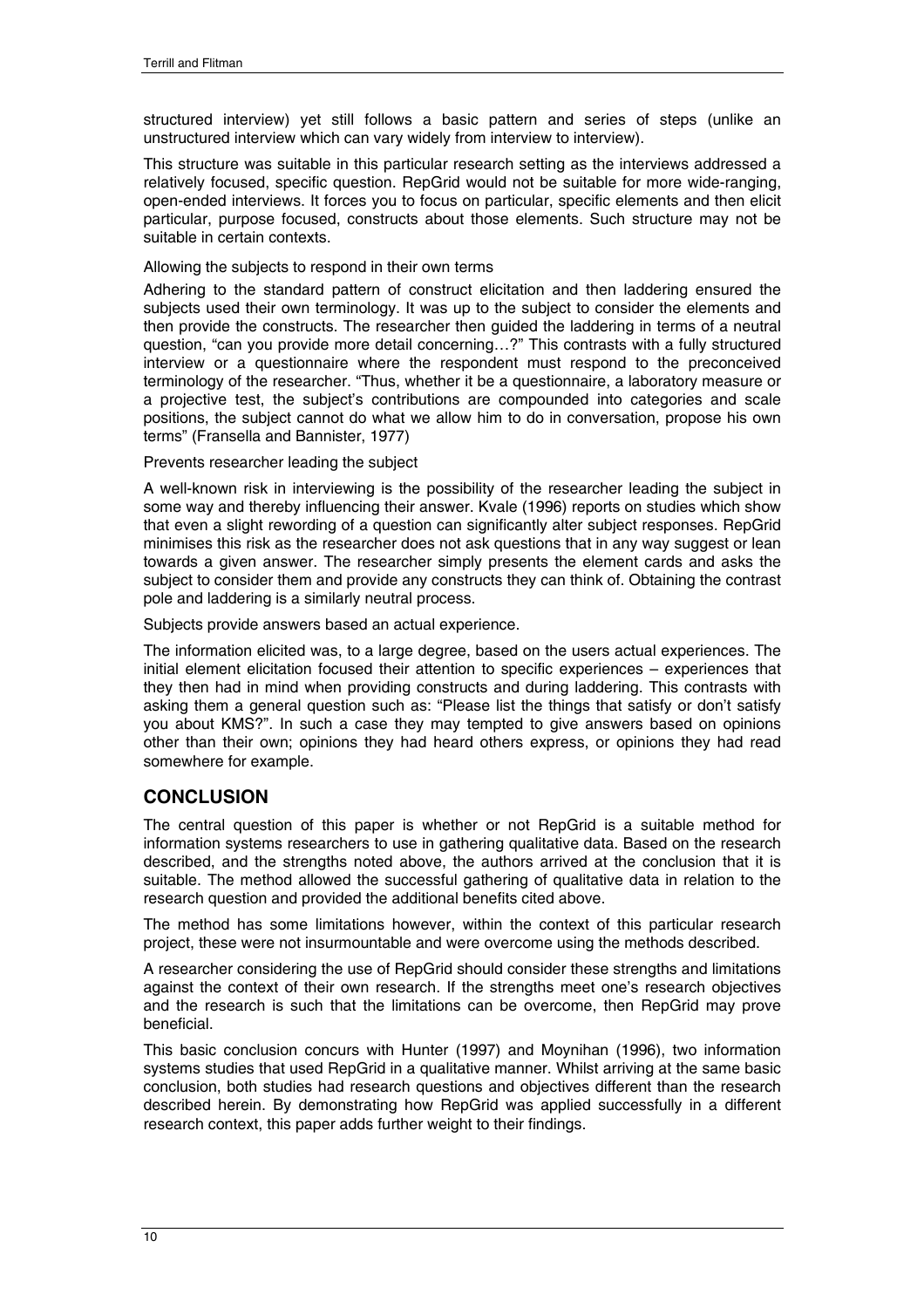### **REFERENCES**

- Alavi, M. and Leidner, D. E. (2001) Knowledge management and knowledge management systems: Conceptual foundations and research issues *MIS Quarterly,* **25,** 107-136.
- Allison, B`. (1972) The development of personal construct systems, Unpublished manuscript, Memorial University, St. Johns, Newfoundland, Canada.
- Bender, M. P. (1974) Provided versus elicited constructs: An explanation of Warr and Coffman's (1970) anomalous finding *British Journal of social and clinical Psychology,* **15,** 93-95.
- Cammock, P., Nilakant, V. and Dakin, S. (1995) Developing a lay model of managerial effectiveness: A social constructionist perspective *Journal of Management Studies,* **32,** 443-474.
- Coshall, J. T. (2000) Measurement of tourists' images: The repertory grid approach *Journal of Travel Research,* **39,** 85-89.
- DeLone, W. H. and McLean, E. R. (1992) Information Systems success: The quest for the dependent variable *Information Systems Research,* **3,** 60-95.
- Dey, I. (1993) *Qualitative data analysis: A user-friendly guide for social scientists,*  Routtedge, London.
- Flanagan, J. C. (1954) The Critical Incident Technique *Psychological Bulletin,* **51,** 327-358.
- Flanagan, J. C. (1978) A research approach to improving our quality of life *American Psychologist***,** 138-147.
- Fransella, F. and Bannister, D. (1977) *A manual for Repertory Grid Technique,* Academic Press, London.
- Garrity, E. J. and Sanders, G. L. (1998) In *Information systems success measurement*(Eds, Garrity, E. J. and Sanders, G. L.) Idea Group Publishing, Hershey, pp. 13-45.
- Hinkle, D. (1965) The change of personal constructs from the view point of a theory of construct implications. Unpublished PhD thesis. Ohio: Ohio State University.
- Huff, A. S. (1990) *Mapping strategic thought,* John Wiley & Sons Ltd., Chicester.
- Hunter, M. G. (1997) The use of RepGrids to gather interview data about information systems analysts *Information Systems Journal,* **7,** 67-81.
- Kaplan, B. and Duchon, D. (1988) Combining qualitative and quantitative methods in Information Systems research: A case study *MIS Quarterly,* **12,** 571-586.
- Kelly, G. A. (1955) *The psychology of personal constructs,* W. W. Norton & Company Inc., New York.
- Kvale, S. (1996) *Interviews : an introduction to qualitative research interviewing,* Sage Publications, Thousand Oaks, Calif.
- Latta, G. F. and Swigger, K. (1992) Validation of the Repertory Grid for use in modeling knowledge *Journal of the American Society for Information Science,* **43,** 115-129.
- Miles, M. B. and Huberman, A. M. (1994) *Qualitative data analysis: An expanded sourcebook,* Sage Publications, Thousand Oaks, Calif.
- Moynihan, T. (1996) An inventory of personal constructs for information systems project risk researchers *Journal of Information Technology,* **11,** 359-371.
- Neuman, L. W. (1999) *Social research methods: Qualitative and quantitative approaches,*  Allyn and Bacon, Boston.
- Phythian, G. J. and King, M. (1992) Developing and expert system for tender enquiry evaluation: A case study *European Journal of Operational Research,* **56,** 15-29.
- Rollo, C. and Clarke, T. (2001) *HB 275 Supplement 1-2001 International best practice Case studies in Knowledge Management,* Standards Australia, Sydney.